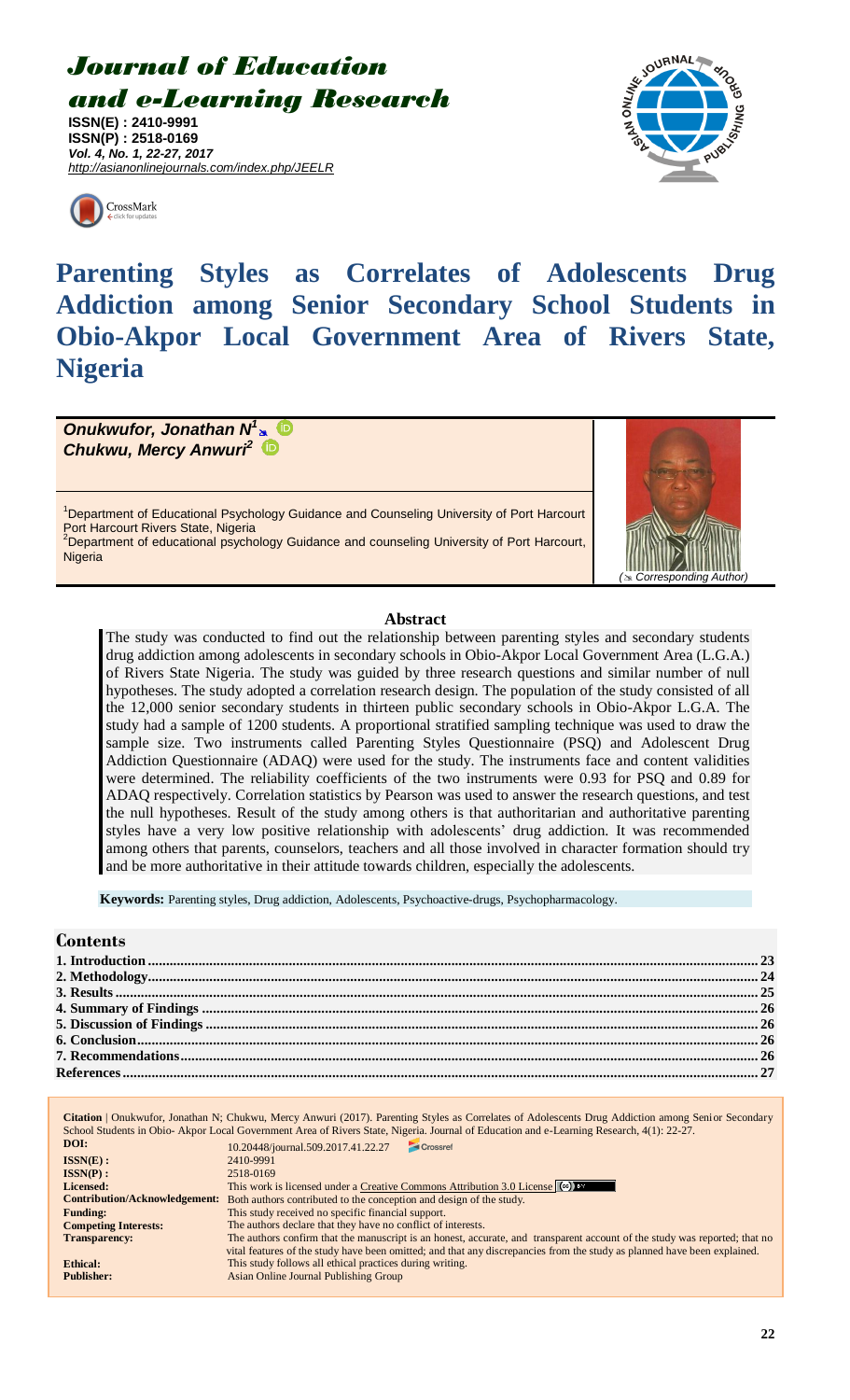#### <span id="page-1-0"></span>**1. Introduction**

Parenting could be seen as the process of promoting and supporting the [physical,](https://en.wikipedia.org/wiki/Physical_fitness) [emotional,](https://en.wikipedia.org/wiki/Emotion) [social,](https://en.wikipedia.org/wiki/Social_development) financial, and [intellectual development](https://en.wikipedia.org/wiki/Intellectual_development) of a [child](https://en.wikipedia.org/wiki/Child) from [infancy](https://en.wikipedia.org/wiki/Infant) to [adulthood.](https://en.wikipedia.org/wiki/Adult) Parenting refers to the aspects of raising a child aside from the biological relationship [\(Davies, 2000\)](#page-5-1).

Parenting style is the term psychologists use to describe how parents rear their children through behavior, discipline, and methods used that influence children [\(Kordi and Baharudin, 2010\)](#page-5-2). Research tends to show that the overall parenting style is more influential for determining the child's future conduct than the specific behaviors used.

According to [Spera \(2005\)](#page-5-3) parenting style is a psychological construct representing standard strategies that parents use in their child upbringing. A parent can spend an entire afternoon with his child, yet the parent may be engaged in a different activity and not demonstrating enough concern towards the child. Parenting styles are the representation of how parents respond and place demand on their children. The relationship between the parent and the child is attachment. In the stage of adolescence, parents encounter new challenges, such as adolescents seeking and desiring freedom [\(Querido](#page-5-4) *et al.*, 2002).

#### **1.1. Concept of Drug Addiction**

Drug in this context is an illegal substance that people smoke or inject to give them pleasant or exciting feelings [\(Sally, 2000\)](#page-5-5). Similarly, [Bernstein](#page-5-6) *et al.* (2006) stated that 'a drug is a chemical that is not usually needed for physiological activity and that can affect the body upon entering it. The definition of a drug therefore suggests that drug is a kind of chemical which affects the body when it enters the body and that is not indispensable. [Colman](#page-5-7)  [\(2003\)](#page-5-7) stated that addiction is a state of dependency on a chemical substance especially on drugs such as alcohol, nicotine, caffeine, or a narcotic such as morphine or heroin characterized by strong physiological or psychological need. According to Colman, addiction also involves a compulsive inability to resist taking the drug despite anticipation of probable adverse consequence of withdrawal if there is an abrupt deprivation of the drug. The greater danger of drug abuse is drug addiction. Implicit in drug addiction is that the addict finds it extremely difficult to refrain from the consumption of such drug even at the detriment of the adolescents physiological, psychological, cum social well being.

Drug abuse according to [Akinade \(2005\)](#page-5-8) is 'the use of a drug in a way that is not in accordance with the recommended medical use of the drug'. Akinade further stipulated that the drugs are mainly those that affect the brain and mind by depressing, stimulating or disorganizing it. Such drugs are often referred to as hard drugs and they include drugs such as cocaine, marijuana, and heroin. Some soft drugs which people are addicted to include: coffee, alcohol, kola nut and aspirin. At this juncture, it is imperative to state that hard drugs which affect the brain change human consciousness and other psychological processes are called psychoactive drugs, while the study of psychoactive drugs is called psychopharmacology [\(Bernstein](#page-5-6) *et al.*, 2006)

According to [Morris](#page-5-9) *et al.* (2007) the commonly used psychoactive drugs could be grouped into three categories namely; Depressants which include: alcohol, barbiturates and Opiates; the second group, stimulants include: caffeine, Nicotine, amphetamines and cocaine, while the last group is made up, of hallucinogens and marijuana. Morrris, Maisto and Dunn further highlighted that depressants slow down behavior and cognitive process, while stimulants speed up mental processes especially those controlled by sympathetic nervous system. On the other hand, hallucinogens trigger significant distortions of various mental processes especially perception [\(Morris](#page-5-9) *et al.*, 2007)

Drug abuse leads to drug addiction. Drug addiction is formally known as substance dependence which refers to a maladaptive pattern of substance use that causes a person significant distress or substantially impairs that person's life [\(Passer and Smith, 2004\)](#page-5-10)

Drug addiction among adolescents is undesirable and is one of the major problems of adolescents. Drug addiction among adolescents is undesirable because it could lead to failure and school dropout which may subsequently induce the adolescent to engage in diverse forms of anti-social behaviors such as rape, kidnapping, armed robbery and murder. Drug addiction could as well elicit health problems such as cancer, schizophrenia, high blood pressure and sudden death. Perhaps it was in the light of the above that [Nwankwo \(2003\)](#page-5-11) stated that the excessive use of substance is seen as a disorder because it has adverse effects on the physical, psychological and physiological integrity of the user.

#### **1.2. Concept of Adolescent**

An adolescent is a person who is developing from a child into an adult. Adolescence is between the age of 13 and 18 [\(Sally, 2000\)](#page-5-5). At the period of adolescence they form personal identity, test and develop inter personal and occupational roles that they will later assume as adults. It is therefore imperative for parents to treat adolescents with special regard. According to [Meakin \(2013\)](#page-5-12) a teenager who thinks poorly of himself, is not confident, hangs around with gangs, lacks positive values, follows the crowd, is not doing well in studies, loses interest in school, has small number of friends, lacks home supervision or is not close to significant adults like parents and is vulnerable to peer pressure. Parents often feel alone and isolated in parenting adolescents, thus parents are expected to endeavor to be aware of their adolescents' activities, and to provide guidance, direction, and consultation. During the period of adolescence the young people spend more time with their peers and less time with parents. [Gilbert](#page-5-13) *et al.* (2011) stated that peer pressure is not the reason why peers have influence on adolescents; instead, it is often because they respect, like and admire their peers. Parental constraints at this period of raising adolescence include: handling rebellious teenagers who were unaware of freedom when they were children.

#### **1.3. Types of Parenting Styles**

Through Baumrind's research, two characteristics of parenting styles were found: control or demanding and responsiveness or child centeredness (Baumrind, cited in [Bernstein](#page-5-6) *et al.* (2006)). Parental responsiveness means the support and love which a child got from parents, while demanding refers to behavioral control [\(Terry, 2004\)](#page-5-14). Baumrind created the three parenting styles commonly used today from those traits which are: permissive,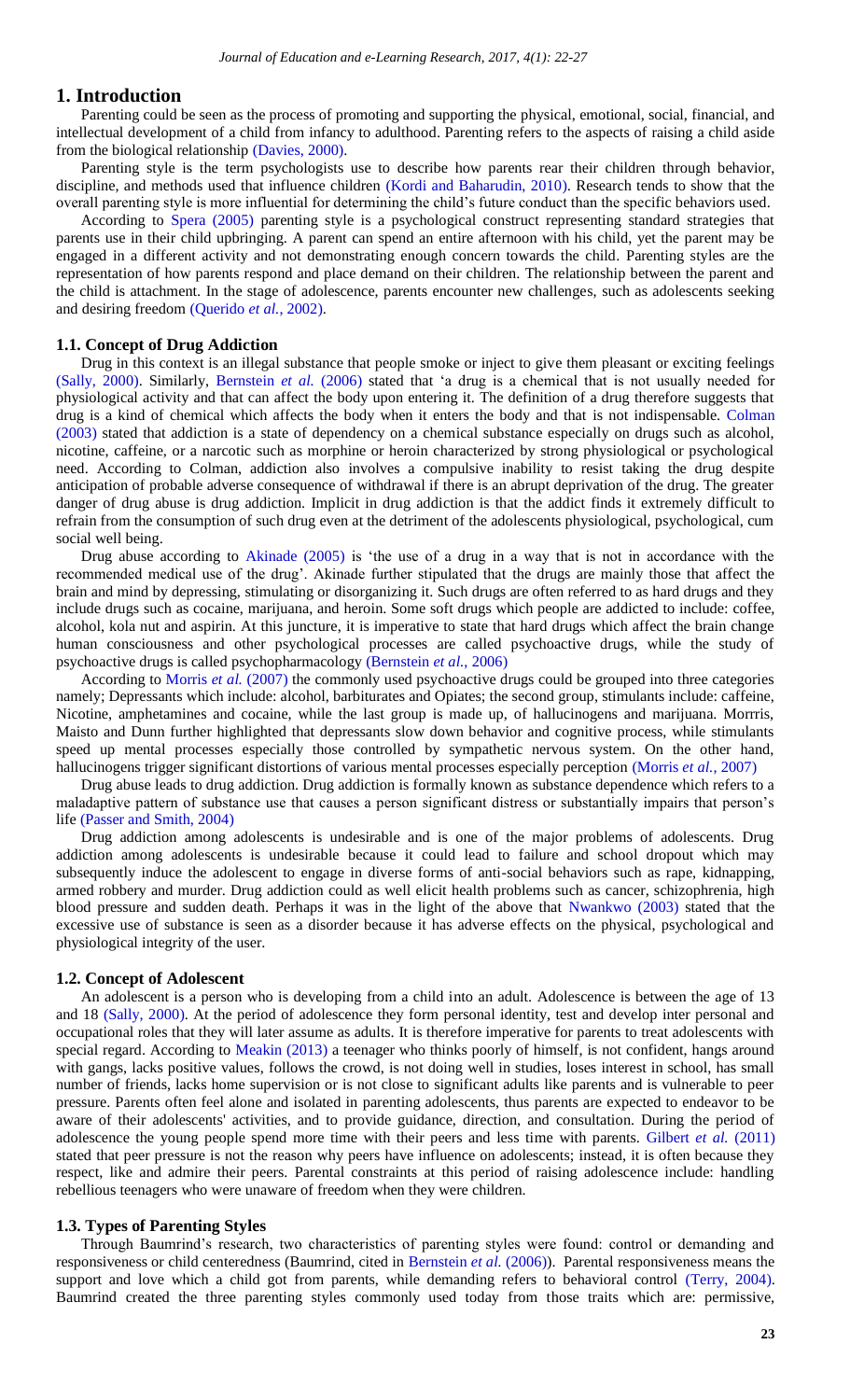authoritarian, and authoritative [\(Bernstein](#page-5-6) *et al.*, 2006). The three ways of raising children could be described thus: permissive parenting involves low control and high level of responsiveness; authoritarian parents are high in control and low in responsiveness; and authoritative parenting involves high level of control and responsiveness. The styles of parenting can predict a child's behavior, which includes social competence, academic performance, psychosocial development and problem behaviors [\(Terry, 2004\)](#page-5-14).

An authoritative style of parenting mainly results when there is high parental responsiveness and high parental demands, [O'Byrne](#page-5-15) *et al.* (2002). Authoritative parents normally set specified standards for their off springs, monitor the limits which they set, and allow their children to develop independence. They also expect mature autonomous and age-related appropriate behavior from their children. Consequently, children from authoritative parenting homes are more likely to be successful, well-liked by people around them, generous and capable of self-determination [\(Strassen, 2011\)](#page-5-16).

Authoritarian parenting is a restrictive, punishment-heavy parenting style in which parents make their children adhere to their directions with little to no explanation or feedback and focus on the child's and family's perception and status [\(Santrock, 2007\)](#page-5-17).

Children who are brought up authoritarian parents appear to be conformist, highly obedient, calm, and not very happy most of the time. These children often suffer from depression and self-blame [\(Strassen, 2011\)](#page-5-16).

- For some children brought up by authoritarian parents, these behaviors continue into adulthood.
- Children who are resentful of or angry about being raised in an authoritarian environment but have strived to develop high behavioral self-confidence often rebel in adolescence and/or young adulthood [\(Strassen,](#page-5-16)  [2011\)](#page-5-16).

According to [Santrock \(2007\)](#page-5-17) Indulgent parenting is a style of parenting in which parents are very involved with their children but place few demands or controls on them [\(Santrock, 2007\)](#page-5-17). Indulgent parents are nurturing and accepting, and are responsive to the child's needs and wishes. The children often grow into adulthood not accustomed to other people aggression due to their inappropriate up-bringing which would be a great shock to them. As adults, they pay less attention in avoiding behaviors which cause aggression to others.

Permissive parents do not play parental role to their children rather they try to be ''friends'' to them [\(Rosenthal,](#page-5-18)  [2014\)](#page-5-18).

Children of permissive parents may tend to be more impulsive and as adolescents may engage more in misconduct such as drug use [\(Prange, 2014\)](#page-5-19). Children of permissive parents never learn to control their own behavior and always expect to get their way [\(Santrock, 2007\)](#page-5-17). But positively, they are emotionally secure, independent and are willing to learn and accept defeat. They mature quickly and are able to live life without the help of someone else [\(Dornbusch, 2007\)](#page-5-20).

#### **1.4. Statement of the Problem**

Realizing the uncomfortable trend of most societal ills being associated with the youths; Government, Religious bodies, traditional communities and educational institutions, the media and non-governmental organizations have embarked on series of campaigns and teachings against youths involvement in such behaviors . Researches have shown that today's armed robbers are teenagers and young adults in their early twenties. The level of drug addiction among the youths may be quite alarming and would have contributed to high rate of cultism, HIV/AIDS infections and other societal vices. These are of great concern to the researchers and the society. Many factors have been identified as being responsible for these behaviors. The family being the first agent of socialization and training of the child cannot be left out in this search. It has been noticed that even in the places where these perversions are prevalent some youths have been able to resist all the peer pressures to stay free from these vices. Sometimes it has been observed that whereas children from some families are totally notorious for these vices, some from other families are totally free. There is therefore a strong reason to take a look at the relationship between parenting styles and adolescents drug addiction. The focus of this research therefore is to find out the relationship between parenting styles and adolescents drug addiction in Obio-Akpor L.G.A of Rivers State.

## **1.5. Research Questions**

- 1. This research work sought to provide answers to the following research questions:
- 2. What is the relationship between authoritative parenting style and drug addiction among senior secondary school students in Obio-Akpor L.G.A of Rivers State?
- 3. What is the relationship between authoritarian parenting style and drug addiction among senior secondary school students in Obio-Akpor L.G.A of Rivers State?
- 4. What is the relationship between permissive parenting style and drug addiction among senior secondary school students in Obio-Akpor L.G.A of Rivers State?

#### **1.6. Hypotheses**

- 1. There is no significant relationship between authoritative parenting style and adolescents' drug addiction among senior secondary school students in Obio-Akpor L.G.A of Rivers State.
- 2. There is no significant relationship between authoritarian parenting style and adolescents' drug addiction among senior secondary school students in Obio-Akpor L.G.A of Rivers State.
- 3. There is no significant relationship between permissive parenting style and adolescents' drug addiction among senior secondary school students in Obio-Akpor L.G.A of Rivers State.

## <span id="page-2-0"></span>**2. Methodology**

This study adopted a correlation research design. [Nwankwo \(2013\)](#page-5-21) stated that whenever a researcher is interested in finding out whether there is a relationship between two or more variables, and data from such variables are in ratio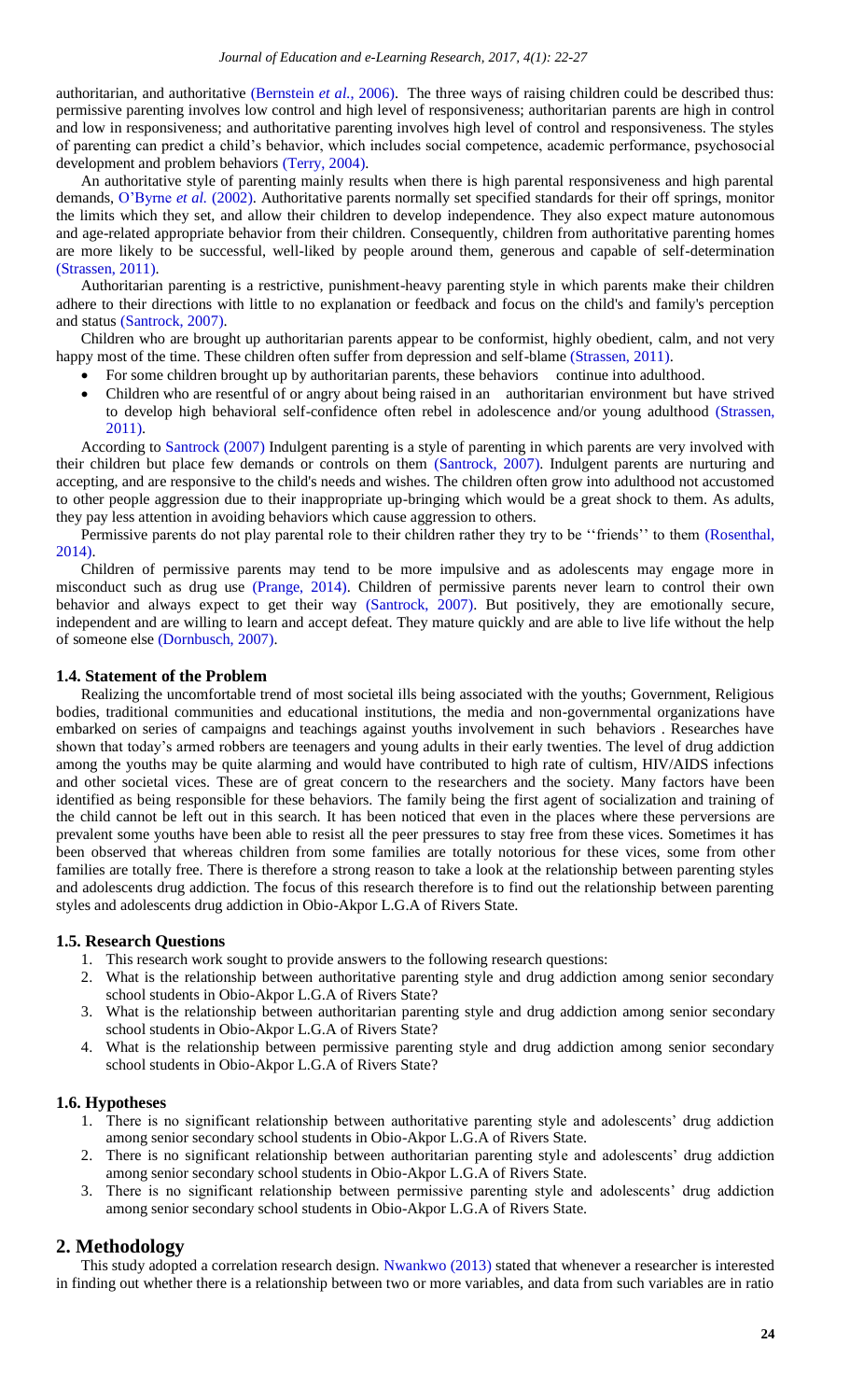or interval scale (score) to create the possibility for the scores to be correlated, such is a correlation design. The population of the study is all the 12,000 Senior Secondary School Students in thirteen public schools in Obio/Apkor L.G.A of Rivers State. Source: (Rivers State Ministry of Education, Statistics and Planning Unit: 2015). A proportional stratified random sampling technique was used to draw a sample size of 1200 SSS students. Two instruments were used for the study. They are self-designed instruments titled Parenting Styles Questionnaire (PSQ) and Adolescents' Drug Addiction Questionnaire (ADAQ). The two instruments were structured after the modified Likert four points of strongly Agree 4, Agree 3, Disagree 2 and strongly Disagree 1. The instruments contain 40 items (30 items for PSQ and 10 items for ADAQ). Face and content validities were ensured through the help of three experts in the area of Educational Psychology, measurement and evaluation in the University of Port Harcourt. The Cronbach reliability statistics was used to establish the reliability of PSQ and ADAQ. The general reliability coefficient is 0.93, Authoritative 0.63, Authoritarian 0.93, Permissive 0.74 and Drug Addiction 0.89 respectively. The Pearson product moment correlation with the help of statistical package in social sciences (SPSS) was used to answer the research questions and the null hypotheses at 0.05 alpha level.

# <span id="page-3-0"></span>**3. Results**

The result of the research questions and null hypotheses are as follows:

#### **Research Question One**

What is the relationship between authoritative parenting style and drug addiction among senior secondary school students in Obio-Akpor Local Government Area of Rivers State?

#### **Hypothesis One**

There is no significant relationship between authoritative parenting style and drug addiction among senior secondary school students in Obio-Akpor Local Government Area of Rivers State.

<span id="page-3-1"></span>Table-1. Pearson Product moment correlation analysis on the relationship between authoritative parenting style and drug addiction among senior secondary school students in Obio-Akpor Local Government Area of Rivers State

| <b>Variables</b>                 |      |       | Sig. | Remark                        |
|----------------------------------|------|-------|------|-------------------------------|
| Authoritative parenting style    |      |       |      | Not statistically significant |
| drug addiction                   | .200 | 0.368 | 0.50 |                               |
| <b>Source:</b> Field Work (2017) |      |       |      |                               |

[Table 1](#page-3-1) revealed that the Pearson Product Moment coefficient r is given as 0.37. This implies that there is a low positive relationship between authoritative parenting style and drug addiction among senior secondary school students in Obio/Akpor L.G.A. The calculated probability value of 0.50 is greater than the critical probability p-value of 0.05, therefore, the null hypothesis is accepted. By implication, there is no significant relationship between authoritative parenting style and drug addiction among senior secondary school students in Obio/Akpor Local Government Area of Rivers State.

## **Research Question Two**

What is the relationship between authoritarian parenting style and drug addiction among senior secondary school students in Obio-Akpor L.G.A of Rivers State?

## **Hypothesis Two**

There is no significant relationship between authoritarian parenting style and drug addiction among senior secondary school students in Obio-Akpor Local Government Area of Rivers State.

<span id="page-3-2"></span>

|                                                                                      | Table-2. Pearson Product moment correlation calculation on the relationship between authoritarian parenting style and drug addiction among |
|--------------------------------------------------------------------------------------|--------------------------------------------------------------------------------------------------------------------------------------------|
| senior secondary school students in Obio-Akpor Local Government Area of Rivers State |                                                                                                                                            |

| Variables                            |     | к     | Sig. | Remark                        |
|--------------------------------------|-----|-------|------|-------------------------------|
| Authoritarian parenting style        |     |       |      | Not statistically significant |
| drug addiction                       | 200 | 0.029 | 0.31 |                               |
| <b>Source:</b> Field Work ( $2017$ ) |     |       |      |                               |

**Source:** Field Work ( 2017)

[Table 2](#page-3-2) revealed that the Pearson Product Moment coefficient r is given as 0.03. This implies that there is a low positive relationship between authoritarian parenting style and drug addiction among senior secondary school students in Obio-Akpor L.G.A. The calculated probability value of 0.31 is greater than the critical probability p-value of 0.05, therefore, the null hypothesis is accepted. By implication, there is no significant relationship between authoritarian parenting style and drug addiction among senior secondary school students in Obio-Akpor Local Government Area of Rivers State.

## **Research Question Three**

What is the relationship between permissive parenting style and drug addiction among senior secondary school students in Obio-Akpor L.G.A. of Rivers State?

## **Hypothesis Three**

There is no significant relationship between permissive parenting style and drug addiction among secondary school students in Obio-Akpor L.G.A. of Rivers State.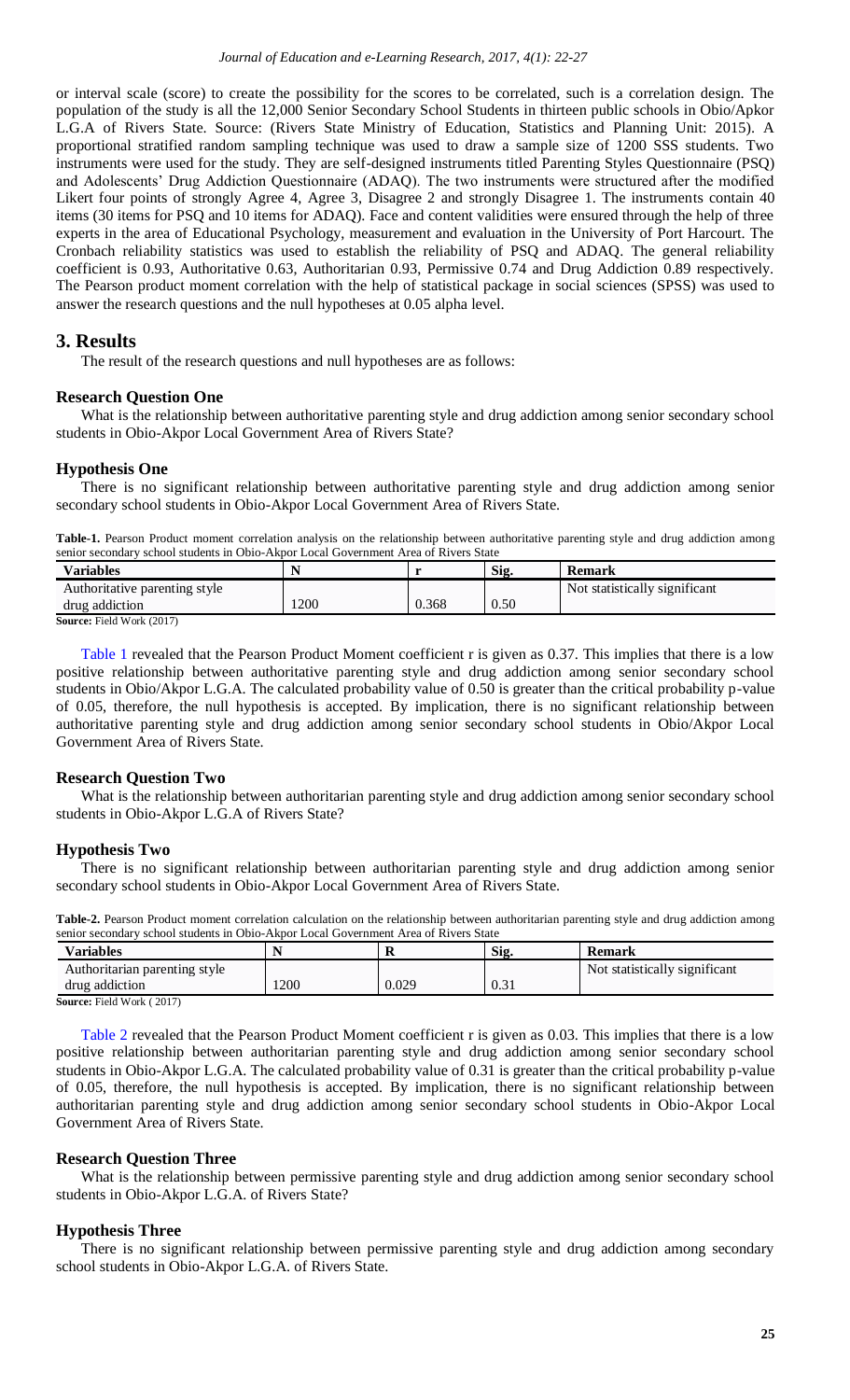<span id="page-4-4"></span>**Table-3.** Pearson Product moment correlation analysis on the relationship between permissive parenting style and drug addiction among senior secondary school students in Obio-Akpor Local Government Area of Rivers State

| Sig.<br><b>Remark</b>     |     | <b>Variables</b>                                                                             |
|---------------------------|-----|----------------------------------------------------------------------------------------------|
| Statistically significant |     | permissive parenting style                                                                   |
| 0.00<br>0.84              | 200 | drug addiction                                                                               |
|                           |     | $C_{\text{source}} = \Gamma_{\text{eff}}^{\text{t}} = 1.1 \text{ W} = 1.1 \text{ m} = 0.017$ |

**Source** Field Work (2017)

[Table 3](#page-4-4) revealed that the Pearson Product Moment coefficient r is given as 0.84. This implies that there is a high positive relationship between permissive parenting style and drug addiction among senior secondary school students in Obio/Akpor L.G.A. The calculated probability value of 0.00 is less than the critical probability value of 0.05, therefore, the null hypothesis is rejected. By implication, there is a significant relationship between permissive parenting style and drug addiction among senior secondary school students in Obio-Akpor Local Government Area of Rivers State.

# <span id="page-4-0"></span>**4. Summary of Findings**

Based on the analysis of data collected, the following findings were made:-

- 1) There was a low positive relationship between authoritative parenting style and drug addiction among senior secondary school students in Obio-Akpor Local Government Area of Rivers State.
- 2) There was a low positive relationship between authoritarian parenting style and drug addiction among senior secondary school students in Obio-Akpor L.G.A.
- 3) There was a high positive relationship between permissive parenting style and drug addiction among senior secondary school students in Obio-Akpor L.G.A.
- 4) There was no significant relationship between authoritative parenting style and drug addiction among senior secondary school students in Obio-Akpor Local Government Area of Rivers State.
- 5) There was no significant relationship between authoritarian parenting style and drug addiction among senior secondary school students in Obio-Akpor Local Government Area of Rivers State.
- 6) There was a significant relationship between permissive parenting style and drug addiction among senior secondary school students in Obio-Akpor Local Government Area of Rivers State.

# <span id="page-4-1"></span>**5. Discussion of Findings**

The findings of this study are discussed as shown below.

# **5.1. Authoritative Parenting Style and Drug Addiction**

The finding showed that there was a low positive relationship between authoritative parenting style and drug addiction among senior secondary school students in Obio-Akpor Local Government Area of Rivers State. The finding of this study was in agreement with [Querido](#page-5-4) *et al.* (2002) when they reported that authoritative parenting was associated with less disruptive behavior in a sample of 3 to 6 year old. This goes a long way to explain the fact that authoritative parenting style has a low relationship with disruptive behavior or drug addiction.

## **5.2. Authoritarian Parenting style and Drug Addiction**

The finding also showed that there was a low positive relationship between authoritarian parenting style and drug addiction among senior secondary school students in Obio-Akpor L.G.A. this is in contrast with the finding of [Odubote \(2008\)](#page-5-22) that authoritarian parenting style was highly correlated with delinquency behaviour, adding that the authoritative parenting style has been associated with positive outcomes.

## **5.3. Permissive Parenting Style and Drug Addiction**

The finding showed that there was a high positive relationship between permissive parenting style and drug addiction among senior secondary school students in Obio-Akpor L.G.A. This finding is in tandem with [Prange](#page-5-19)  [\(2014\)](#page-5-19) and [Adalbjarnardottir and Hafsteinsson \(2001\)](#page-5-23) that parental permissiveness or indulgence was also associated with increased adolescent alcohol and tobacco use.

# <span id="page-4-2"></span>**6. Conclusion**

Based on the findings of this study, it was concluded that authoritarian and authoritative parenting styles have low positive relationship with adolescents' drug addiction while permissive has high positive relationship with adolescents' drug addiction in senior secondary schools in Obio-Akpor L.G.A of Rivers State. This implies that in order to mitigate adolescents' drug addiction, parents should adopt authoritative parenting style in bringing up their children and eschew permissive parenting style.

# <span id="page-4-3"></span>**7. Recommendations**

- **1.** It is recommended that parents, counselors, teachers and all those involved in character formation should try and be more authoritative in their attitude towards children, especially the adolescents.
- 2. Creation of a suitable environment for child rearing and provision of the child's need may prevent the development of depressive mood which may lead to drug addiction.
- 3. Parents should not adopt permissive parenting style in the upbringing of their children as it has the highest propensity to drug addiction.